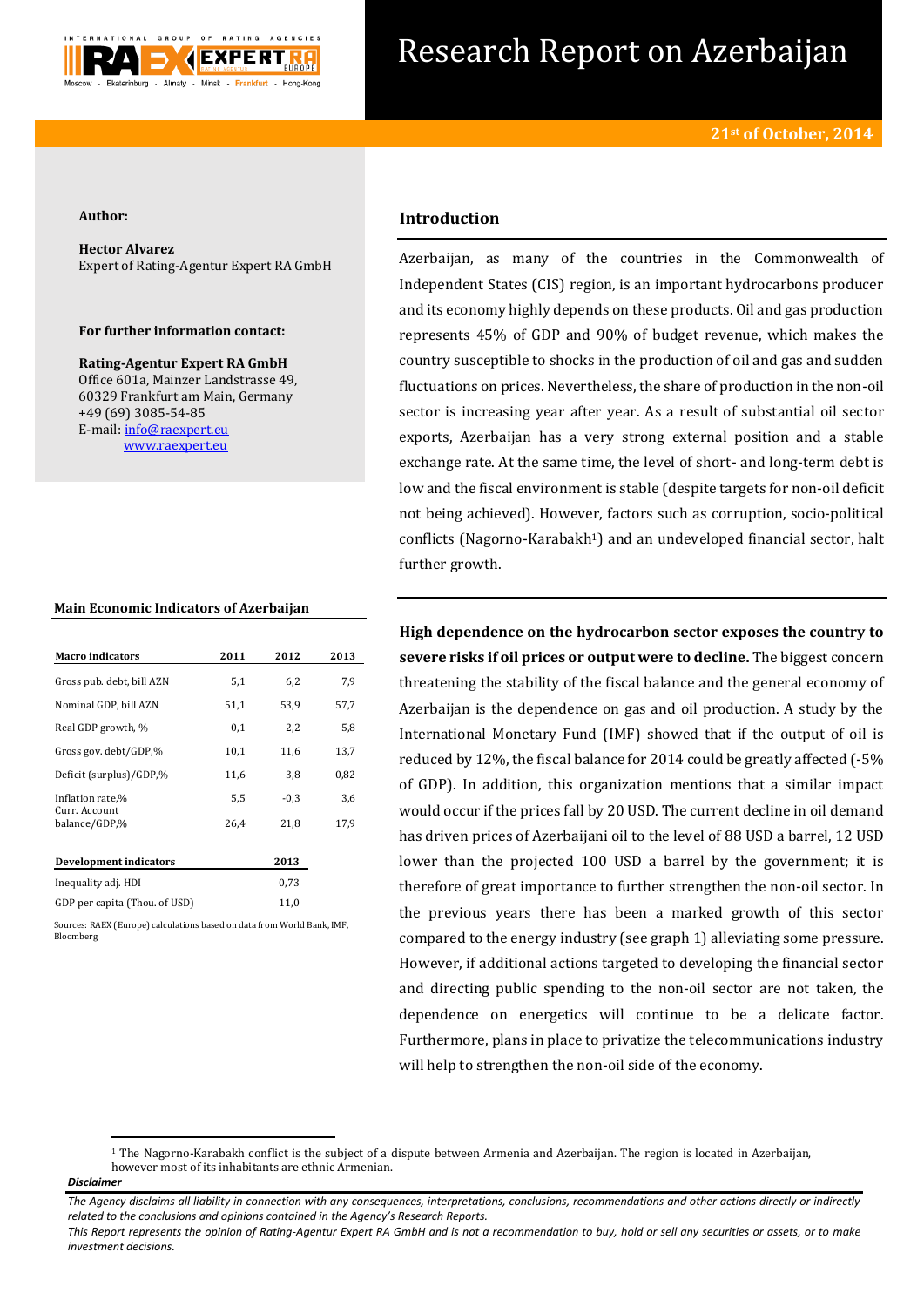

**Graph 1:** Oil and non-oil Real GDP (Bill. of AZN)



Source: RAEX (Europe) calculations based on data from World Bank and the State Statistical Committee of the Republic of Azerbaijan





**Solid stance in public short- and long-term debt obligations.**  Azerbaijan's level of short- and long-term debt is well covered by government revenues and foreign exchange reserves. Gross government debt accounts for only 35% of government revenues and current reserves are able to cover 150% of the total debt. Additionally, short-term debt represents a mere 3% of budget revenues. Furthermore, the strong external position and the stable economic environment, allowed Azerbaijan to issue their first USD denominated Eurobond at a 4,75% rate which was well received by investors back in March of 2014.

**Positive fiscal balance, though dependent on oil output.** Even though the overall fiscal balance has been positive in recent years, it has been shrinking. In 2013 Azerbaijan presented a budget surplus of 0,82% of GDP. Notwithstanding the fact that there was a surplus in the fiscal balance, the non-oil balance was -45,4% of GDP, below the targeted deficit of 35% for the sector. The projected reduced spending will contribute to reach the non-oil sector deficit target of 35% of GDP by 2019.

**Stable but undeveloped financial sector.** The financial sector is characterized by an undeveloped stock market and low access to financial institutions. The stock exchange in Azerbaijan is primarily used to issue and trade public and corporate bonds and the secondary market trading volume is marginal. The unevolved stock exchange limits potential sources of financing for the private sector, especially for small and medium enterprises (SMEs). This weakens the growth opportunities in the much needed non-oil sector. Regarding the banking system, although stable (levels of adequacy ratio above standard) and profitable, it has several issues to address. First of all, 37% of the assets are concentrated in the state-owned International Bank of Azerbaijan which, at the same time, is not well financially positioned creating a systemic risk for the whole financial system. Secondly, the bank lending-deposit spread in the country is wide compared with similar middle income countries (see graph 2). Adding to this, the real interest rate on loans to the corporate sector is more than 17%. These factors limit private credit lending and spur high levels of monetization in the economy reducing the efficiency of the financial sector and hampering growth, especially in the non-oil industry.

**Regional conflict and corruption also represent moderate risks for economic development.** Recent rising tensions in the Nagorno-Karabakh conflict must not be overseen. Additionally, corrupt activities within the country cripple competition and hurt the successful execution of structural reforms.

#### *Disclaimer*

*This Report represents the opinion of Rating-Agentur Expert RA GmbH and is not a recommendation to buy, hold or sell any securities or assets, or to make investment decisions.*

*The Agency disclaims all liability in connection with any consequences, interpretations, conclusions, recommendations and other actions directly or indirectly related to the conclusions and opinions contained in the Agency's Research Reports.*